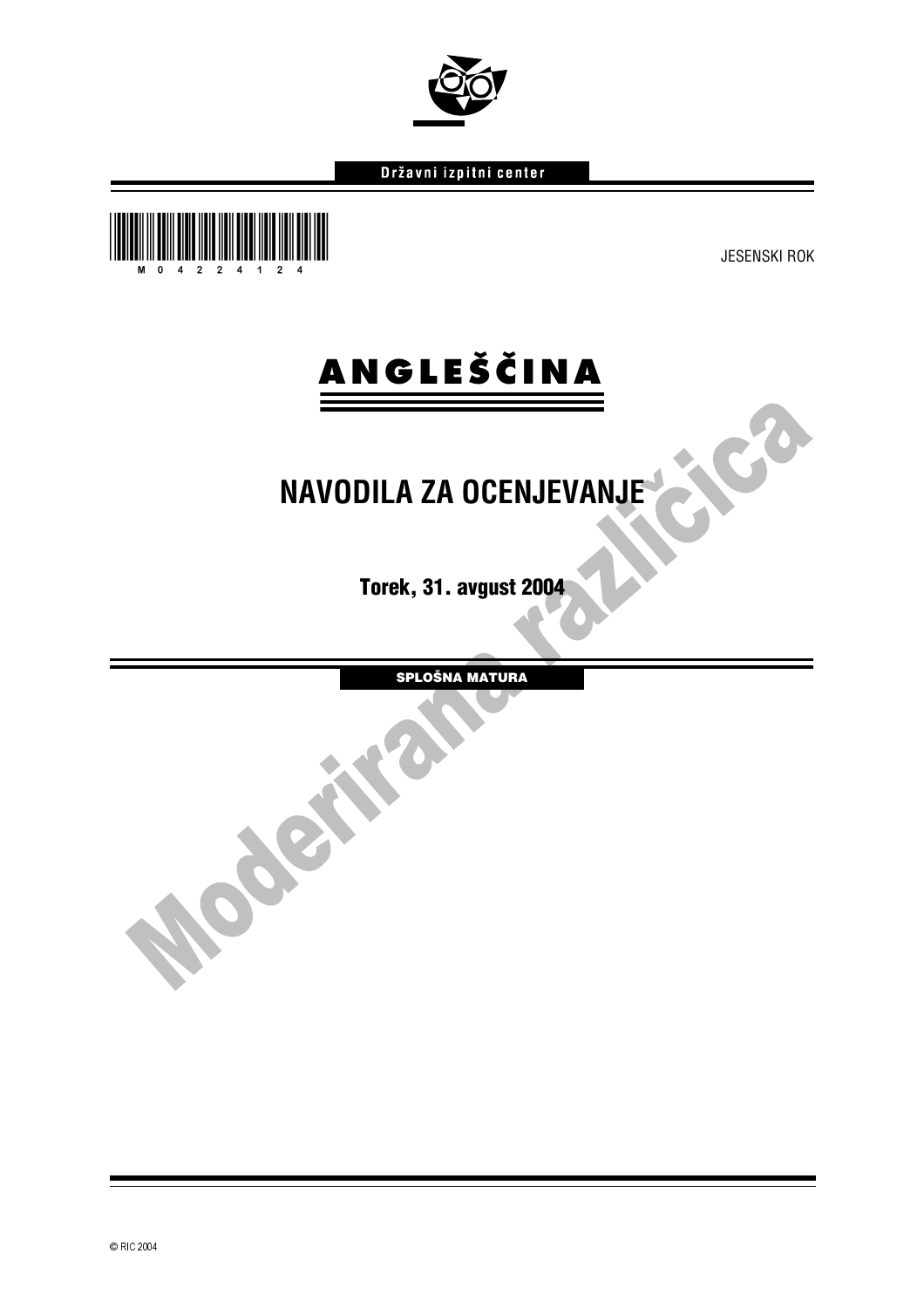# Izpitna pola 1<br>A: BRALNO RAZUMEVANJE

A: BRALAND RAZUMEVANDE<br>A: Bravilhi edgeveri ee teëkvisie z ere Pravilni odgovori se točkujejo z eno točko.

| <b>OR/VR</b><br>OR/VR<br><b>TASK 1: SHORT ANSWERS</b><br><b>TASK 3: TRUE / FALSE / NOT GIVEN</b><br>What time is it? Well, no one knows for sure.<br>The hidden treasure<br>1 NG<br>1. Different timescales / There is not a single accepted<br>2 <sub>1</sub><br>way.<br>2. ITU / International Telecommunication Union<br>3 F<br>4 F<br>3. The moon / The pull of the moon<br>5 <sub>T</sub><br>4 Leap seconds<br>5 3/Three<br>6 T<br>7 <sup>7</sup><br>F<br>6. Computer (software)<br>7. Astronomers and future generations / descendents<br>8 <sub>1</sub><br>9 NG<br>10 T<br><b>OR</b><br><b>VR</b><br><b>TASK 2: MATCHING</b><br><b>TASK 2: GAPPED TEXT</b><br>Autistic differences<br>A place where the past is not another country<br>$1\quad C$<br>1 <sub>c</sub><br>$2$ D<br>2. B<br>3 E<br>$31$ B<br>4 G<br>4 H<br>5 F<br>5 A<br>6 J<br>6 B<br>7 G<br>7 H<br>8 F<br>8. A<br>9 C<br>$9 \mid$<br>10 D<br>E = odvečni stavek<br>Za slovnične napake in nepravilno napisane besede točk ne odštevamo.<br>٠<br>Nepravilno napisanih besed, ki se pomensko razlikujejo od pravilnih rešitev, ne upoštevamo.<br>٠<br>Zunanji ocenjevalci bodo po lastni presoji upoštevali tudi smiselno pravilne odgovore, ki niso<br>٠<br>navedeni v navodilih za ocenjevanje.<br>Dolžina odgovorov:<br>٠<br>a) Če kandidat odgovori s celim stavkom, upoštevamo, če je odgovor pravilen.<br>zastavljeno vprašanje, odgovora ne upoštevamo kot pravilnega. |  |  |  |
|--------------------------------------------------------------------------------------------------------------------------------------------------------------------------------------------------------------------------------------------------------------------------------------------------------------------------------------------------------------------------------------------------------------------------------------------------------------------------------------------------------------------------------------------------------------------------------------------------------------------------------------------------------------------------------------------------------------------------------------------------------------------------------------------------------------------------------------------------------------------------------------------------------------------------------------------------------------------------------------------------------------------------------------------------------------------------------------------------------------------------------------------------------------------------------------------------------------------------------------------------------------------------------------------------------------------------------------------------------------------------------------------------------------------------------------------------|--|--|--|
|                                                                                                                                                                                                                                                                                                                                                                                                                                                                                                                                                                                                                                                                                                                                                                                                                                                                                                                                                                                                                                                                                                                                                                                                                                                                                                                                                                                                                                                  |  |  |  |
|                                                                                                                                                                                                                                                                                                                                                                                                                                                                                                                                                                                                                                                                                                                                                                                                                                                                                                                                                                                                                                                                                                                                                                                                                                                                                                                                                                                                                                                  |  |  |  |
|                                                                                                                                                                                                                                                                                                                                                                                                                                                                                                                                                                                                                                                                                                                                                                                                                                                                                                                                                                                                                                                                                                                                                                                                                                                                                                                                                                                                                                                  |  |  |  |
| b) Če kandidat odgovori v stavkih, ki jih prepiše iz besedila in slučajno vsebujejo tudi odgovor na<br>SEŠTEVEK TOČK POLE 1A - OR: 7 + 10 + 10. Največje možno število točk: 27.<br>SEŠTEVEK TOČK POLE 1A - VR: 7 + 9 + 10. Največje možno število točk: 26.                                                                                                                                                                                                                                                                                                                                                                                                                                                                                                                                                                                                                                                                                                                                                                                                                                                                                                                                                                                                                                                                                                                                                                                     |  |  |  |
|                                                                                                                                                                                                                                                                                                                                                                                                                                                                                                                                                                                                                                                                                                                                                                                                                                                                                                                                                                                                                                                                                                                                                                                                                                                                                                                                                                                                                                                  |  |  |  |
|                                                                                                                                                                                                                                                                                                                                                                                                                                                                                                                                                                                                                                                                                                                                                                                                                                                                                                                                                                                                                                                                                                                                                                                                                                                                                                                                                                                                                                                  |  |  |  |

- 
- -● Za slovnične napake in nepravilno napisane besede točk ne odštevamo.<br>● Nepravilno napisanih besed, ki se **pomensko razlikujejo** od pravilnih rešitev, ne upoštevamo.
- -Nepravilno napisanih besed, ki se **pomensko razlikujejo** od pravilnih rešitev, ne upoštevamo.<br>Zunanji ocenjevalci bodo po lastni presoji upoštevali tudi smiselno pravilne odgovore, ki niso<br>navedeni v navodilih za ocenjevan Zunanji ocenjevalci bodo po lastni presoji upoštevali tudi smiselno pravilne odgovore, ki niso navedeni v navodilih za ocenjevanje.
- Dolžina odgovorov:
	- a) Če kandidat odgovori s celim stavkom, upoštevamo, če je odgovor pravilen.
	- b) Če kandidat odgovori v stavkih, ki jih prepiše iz besedila in slučajno vsebujejo tudi odgovor na zastavljeno vprašanje, odgovora ne upoštevamo kot pravilnega.

 **SESTEVEK TOCK POLE 1A – OR: 7 + 10 + 10.** Največje možno število točk: 27.<br>SEŠTEVEK TOČK POLE 1A – VR: 7 + 9 + 10. Največje možno število točk: 26.<br>. SESTEVEK TOCK POLE 1A – VR: 7 + 9 + 10. Največje možno število točk: 26.<br>.<br>.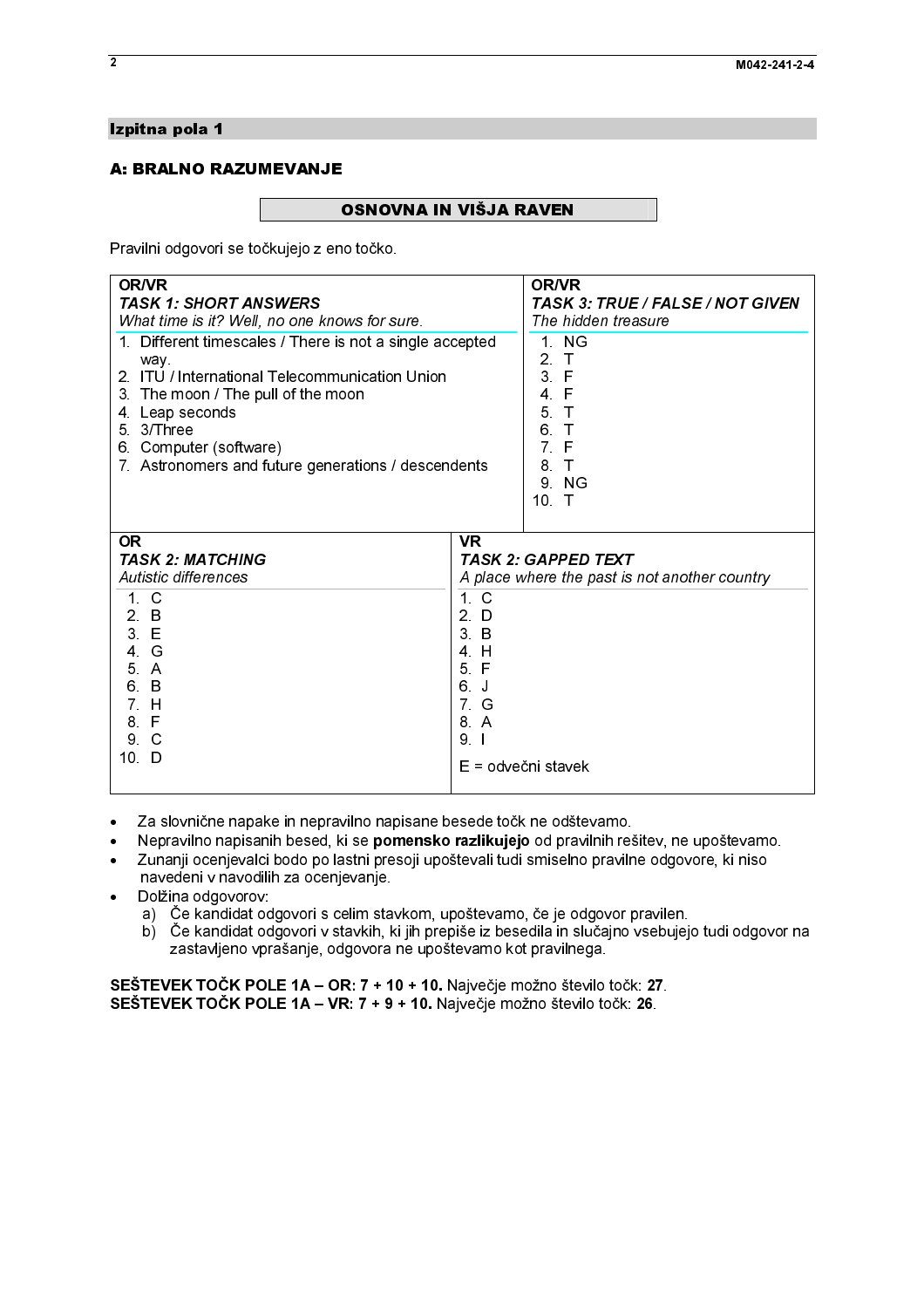# **Example 2** OSNOV

 $\frac{1}{2}$ UNITO DE MARIJA RAVIGIJA U TAM ISLAMA I<br>V tem delu izpitne pole ocenjujemo predvsem poznavanje in rabo jez<br>Nsi pravilni odgovori se točkujejo z eno točko. Skrajšane glagolske ol V tem delu izpitne pole ocenjujemo predvsem poznavanje in rabo jezika, zato **ne** upoštevamo napačno.<br>napisanih besed niti slovnično oporečnih rešitev. napisanih besed niti slovnično oporečnih rešitev.

Vsi pravilni odgovori se točkujejo z eno točko. Skrajšane glagolske oblike upoštevamo kot pravilne odgovore.

| Cyprus - the jewel of the Mediterranean<br>The sickness in health<br>1 with<br>1 were staring / stared<br>2 chose<br>2 why<br>$3$ it<br>3 don't get<br>4 having<br>4 for<br>5. (have) pretended / have been pretending<br>5 when<br>6 and/with<br>6 to treat<br>7 where<br>NESPREJEMLJIVO: treating<br>8 who/that<br>7 be given<br>9 on/across<br>8 is<br>10 to<br>NESPREJEMLJIVO: was<br>11 <sub>1</sub><br>9 compared<br>by<br>10 deals / is dealing<br>12. no<br>11 was taken<br>NESPREJEMLJIVO: a<br>12 was<br>13 after<br>14 that<br>13 had completed<br>15 was<br>14 (being) tied<br>15 tried<br>NESPREJEMLJIVO: was trying<br><b>VR</b><br><b>OR/VR</b><br><b>TASK 3: WORD FORMATION</b><br><b>TASK 1: GAP FILL</b><br>Fathers deserve their special day<br>The quest for happiness<br>1. important<br>14 had/once<br>1 like<br>2 <sup>1</sup><br>reasonable<br>15 an/one<br>2. same<br>3 calculations<br>NESPREJEMLJIVO this<br>3 don't<br>4 Envy<br>16 but<br>4 It<br>5 apparently<br>NESPREJEMLJIVO. This<br>17. in(to)<br>6 mountaineering<br>18 him<br>5 woman/mother<br>7 completion<br>19 for/involving<br>6. and<br>8. behavio(u)rs<br>9 characteristic<br>7 looks/is<br>20. myself<br>10.<br>NESPREJEMLJIVO: me<br>pleasure<br>8 what<br>21 because<br>9 has<br>22 away<br>10 course<br>23 by<br>11 turning/showing<br>24. from<br>12. head<br>25. If<br>13 friends<br>NESPREJEMLJIVO: And |  |  | <b>OR</b>               | <b>OR/VR</b>            |  |
|------------------------------------------------------------------------------------------------------------------------------------------------------------------------------------------------------------------------------------------------------------------------------------------------------------------------------------------------------------------------------------------------------------------------------------------------------------------------------------------------------------------------------------------------------------------------------------------------------------------------------------------------------------------------------------------------------------------------------------------------------------------------------------------------------------------------------------------------------------------------------------------------------------------------------------------------------------------------------------------------------------------------------------------------------------------------------------------------------------------------------------------------------------------------------------------------------------------------------------------------------------------------------------------------------------------------------------------------------------------------------------------------------------|--|--|-------------------------|-------------------------|--|
|                                                                                                                                                                                                                                                                                                                                                                                                                                                                                                                                                                                                                                                                                                                                                                                                                                                                                                                                                                                                                                                                                                                                                                                                                                                                                                                                                                                                            |  |  | <b>TASK 1: GAP FILL</b> | <b>TASK 2: GAP FILL</b> |  |
| SEŠTEVEK TOČK POLE 1B - OR: 15 + 15 + 10. Največje možno število točk: 40.<br>SEŠTEVEK TOČK POLE 1B - VR: 25 + 15 + 10. Največje možno število točk: 50.                                                                                                                                                                                                                                                                                                                                                                                                                                                                                                                                                                                                                                                                                                                                                                                                                                                                                                                                                                                                                                                                                                                                                                                                                                                   |  |  |                         |                         |  |
|                                                                                                                                                                                                                                                                                                                                                                                                                                                                                                                                                                                                                                                                                                                                                                                                                                                                                                                                                                                                                                                                                                                                                                                                                                                                                                                                                                                                            |  |  |                         |                         |  |
|                                                                                                                                                                                                                                                                                                                                                                                                                                                                                                                                                                                                                                                                                                                                                                                                                                                                                                                                                                                                                                                                                                                                                                                                                                                                                                                                                                                                            |  |  |                         |                         |  |
|                                                                                                                                                                                                                                                                                                                                                                                                                                                                                                                                                                                                                                                                                                                                                                                                                                                                                                                                                                                                                                                                                                                                                                                                                                                                                                                                                                                                            |  |  |                         |                         |  |
|                                                                                                                                                                                                                                                                                                                                                                                                                                                                                                                                                                                                                                                                                                                                                                                                                                                                                                                                                                                                                                                                                                                                                                                                                                                                                                                                                                                                            |  |  |                         |                         |  |
|                                                                                                                                                                                                                                                                                                                                                                                                                                                                                                                                                                                                                                                                                                                                                                                                                                                                                                                                                                                                                                                                                                                                                                                                                                                                                                                                                                                                            |  |  |                         |                         |  |
|                                                                                                                                                                                                                                                                                                                                                                                                                                                                                                                                                                                                                                                                                                                                                                                                                                                                                                                                                                                                                                                                                                                                                                                                                                                                                                                                                                                                            |  |  |                         |                         |  |
|                                                                                                                                                                                                                                                                                                                                                                                                                                                                                                                                                                                                                                                                                                                                                                                                                                                                                                                                                                                                                                                                                                                                                                                                                                                                                                                                                                                                            |  |  |                         |                         |  |
|                                                                                                                                                                                                                                                                                                                                                                                                                                                                                                                                                                                                                                                                                                                                                                                                                                                                                                                                                                                                                                                                                                                                                                                                                                                                                                                                                                                                            |  |  |                         |                         |  |
|                                                                                                                                                                                                                                                                                                                                                                                                                                                                                                                                                                                                                                                                                                                                                                                                                                                                                                                                                                                                                                                                                                                                                                                                                                                                                                                                                                                                            |  |  |                         |                         |  |
|                                                                                                                                                                                                                                                                                                                                                                                                                                                                                                                                                                                                                                                                                                                                                                                                                                                                                                                                                                                                                                                                                                                                                                                                                                                                                                                                                                                                            |  |  |                         |                         |  |
|                                                                                                                                                                                                                                                                                                                                                                                                                                                                                                                                                                                                                                                                                                                                                                                                                                                                                                                                                                                                                                                                                                                                                                                                                                                                                                                                                                                                            |  |  |                         |                         |  |
|                                                                                                                                                                                                                                                                                                                                                                                                                                                                                                                                                                                                                                                                                                                                                                                                                                                                                                                                                                                                                                                                                                                                                                                                                                                                                                                                                                                                            |  |  |                         |                         |  |
|                                                                                                                                                                                                                                                                                                                                                                                                                                                                                                                                                                                                                                                                                                                                                                                                                                                                                                                                                                                                                                                                                                                                                                                                                                                                                                                                                                                                            |  |  |                         |                         |  |
|                                                                                                                                                                                                                                                                                                                                                                                                                                                                                                                                                                                                                                                                                                                                                                                                                                                                                                                                                                                                                                                                                                                                                                                                                                                                                                                                                                                                            |  |  |                         |                         |  |
|                                                                                                                                                                                                                                                                                                                                                                                                                                                                                                                                                                                                                                                                                                                                                                                                                                                                                                                                                                                                                                                                                                                                                                                                                                                                                                                                                                                                            |  |  |                         |                         |  |
|                                                                                                                                                                                                                                                                                                                                                                                                                                                                                                                                                                                                                                                                                                                                                                                                                                                                                                                                                                                                                                                                                                                                                                                                                                                                                                                                                                                                            |  |  |                         |                         |  |
|                                                                                                                                                                                                                                                                                                                                                                                                                                                                                                                                                                                                                                                                                                                                                                                                                                                                                                                                                                                                                                                                                                                                                                                                                                                                                                                                                                                                            |  |  |                         |                         |  |
|                                                                                                                                                                                                                                                                                                                                                                                                                                                                                                                                                                                                                                                                                                                                                                                                                                                                                                                                                                                                                                                                                                                                                                                                                                                                                                                                                                                                            |  |  |                         |                         |  |
|                                                                                                                                                                                                                                                                                                                                                                                                                                                                                                                                                                                                                                                                                                                                                                                                                                                                                                                                                                                                                                                                                                                                                                                                                                                                                                                                                                                                            |  |  |                         |                         |  |
|                                                                                                                                                                                                                                                                                                                                                                                                                                                                                                                                                                                                                                                                                                                                                                                                                                                                                                                                                                                                                                                                                                                                                                                                                                                                                                                                                                                                            |  |  |                         |                         |  |
|                                                                                                                                                                                                                                                                                                                                                                                                                                                                                                                                                                                                                                                                                                                                                                                                                                                                                                                                                                                                                                                                                                                                                                                                                                                                                                                                                                                                            |  |  |                         |                         |  |
|                                                                                                                                                                                                                                                                                                                                                                                                                                                                                                                                                                                                                                                                                                                                                                                                                                                                                                                                                                                                                                                                                                                                                                                                                                                                                                                                                                                                            |  |  |                         |                         |  |
|                                                                                                                                                                                                                                                                                                                                                                                                                                                                                                                                                                                                                                                                                                                                                                                                                                                                                                                                                                                                                                                                                                                                                                                                                                                                                                                                                                                                            |  |  |                         |                         |  |
|                                                                                                                                                                                                                                                                                                                                                                                                                                                                                                                                                                                                                                                                                                                                                                                                                                                                                                                                                                                                                                                                                                                                                                                                                                                                                                                                                                                                            |  |  |                         |                         |  |
|                                                                                                                                                                                                                                                                                                                                                                                                                                                                                                                                                                                                                                                                                                                                                                                                                                                                                                                                                                                                                                                                                                                                                                                                                                                                                                                                                                                                            |  |  |                         |                         |  |
|                                                                                                                                                                                                                                                                                                                                                                                                                                                                                                                                                                                                                                                                                                                                                                                                                                                                                                                                                                                                                                                                                                                                                                                                                                                                                                                                                                                                            |  |  |                         |                         |  |
|                                                                                                                                                                                                                                                                                                                                                                                                                                                                                                                                                                                                                                                                                                                                                                                                                                                                                                                                                                                                                                                                                                                                                                                                                                                                                                                                                                                                            |  |  |                         |                         |  |
|                                                                                                                                                                                                                                                                                                                                                                                                                                                                                                                                                                                                                                                                                                                                                                                                                                                                                                                                                                                                                                                                                                                                                                                                                                                                                                                                                                                                            |  |  |                         |                         |  |
|                                                                                                                                                                                                                                                                                                                                                                                                                                                                                                                                                                                                                                                                                                                                                                                                                                                                                                                                                                                                                                                                                                                                                                                                                                                                                                                                                                                                            |  |  |                         |                         |  |
|                                                                                                                                                                                                                                                                                                                                                                                                                                                                                                                                                                                                                                                                                                                                                                                                                                                                                                                                                                                                                                                                                                                                                                                                                                                                                                                                                                                                            |  |  |                         |                         |  |
|                                                                                                                                                                                                                                                                                                                                                                                                                                                                                                                                                                                                                                                                                                                                                                                                                                                                                                                                                                                                                                                                                                                                                                                                                                                                                                                                                                                                            |  |  |                         |                         |  |
|                                                                                                                                                                                                                                                                                                                                                                                                                                                                                                                                                                                                                                                                                                                                                                                                                                                                                                                                                                                                                                                                                                                                                                                                                                                                                                                                                                                                            |  |  |                         |                         |  |
|                                                                                                                                                                                                                                                                                                                                                                                                                                                                                                                                                                                                                                                                                                                                                                                                                                                                                                                                                                                                                                                                                                                                                                                                                                                                                                                                                                                                            |  |  |                         |                         |  |
|                                                                                                                                                                                                                                                                                                                                                                                                                                                                                                                                                                                                                                                                                                                                                                                                                                                                                                                                                                                                                                                                                                                                                                                                                                                                                                                                                                                                            |  |  |                         |                         |  |
|                                                                                                                                                                                                                                                                                                                                                                                                                                                                                                                                                                                                                                                                                                                                                                                                                                                                                                                                                                                                                                                                                                                                                                                                                                                                                                                                                                                                            |  |  |                         |                         |  |
|                                                                                                                                                                                                                                                                                                                                                                                                                                                                                                                                                                                                                                                                                                                                                                                                                                                                                                                                                                                                                                                                                                                                                                                                                                                                                                                                                                                                            |  |  |                         |                         |  |
|                                                                                                                                                                                                                                                                                                                                                                                                                                                                                                                                                                                                                                                                                                                                                                                                                                                                                                                                                                                                                                                                                                                                                                                                                                                                                                                                                                                                            |  |  |                         |                         |  |
|                                                                                                                                                                                                                                                                                                                                                                                                                                                                                                                                                                                                                                                                                                                                                                                                                                                                                                                                                                                                                                                                                                                                                                                                                                                                                                                                                                                                            |  |  |                         |                         |  |
|                                                                                                                                                                                                                                                                                                                                                                                                                                                                                                                                                                                                                                                                                                                                                                                                                                                                                                                                                                                                                                                                                                                                                                                                                                                                                                                                                                                                            |  |  |                         |                         |  |
|                                                                                                                                                                                                                                                                                                                                                                                                                                                                                                                                                                                                                                                                                                                                                                                                                                                                                                                                                                                                                                                                                                                                                                                                                                                                                                                                                                                                            |  |  |                         |                         |  |
|                                                                                                                                                                                                                                                                                                                                                                                                                                                                                                                                                                                                                                                                                                                                                                                                                                                                                                                                                                                                                                                                                                                                                                                                                                                                                                                                                                                                            |  |  |                         |                         |  |
|                                                                                                                                                                                                                                                                                                                                                                                                                                                                                                                                                                                                                                                                                                                                                                                                                                                                                                                                                                                                                                                                                                                                                                                                                                                                                                                                                                                                            |  |  |                         |                         |  |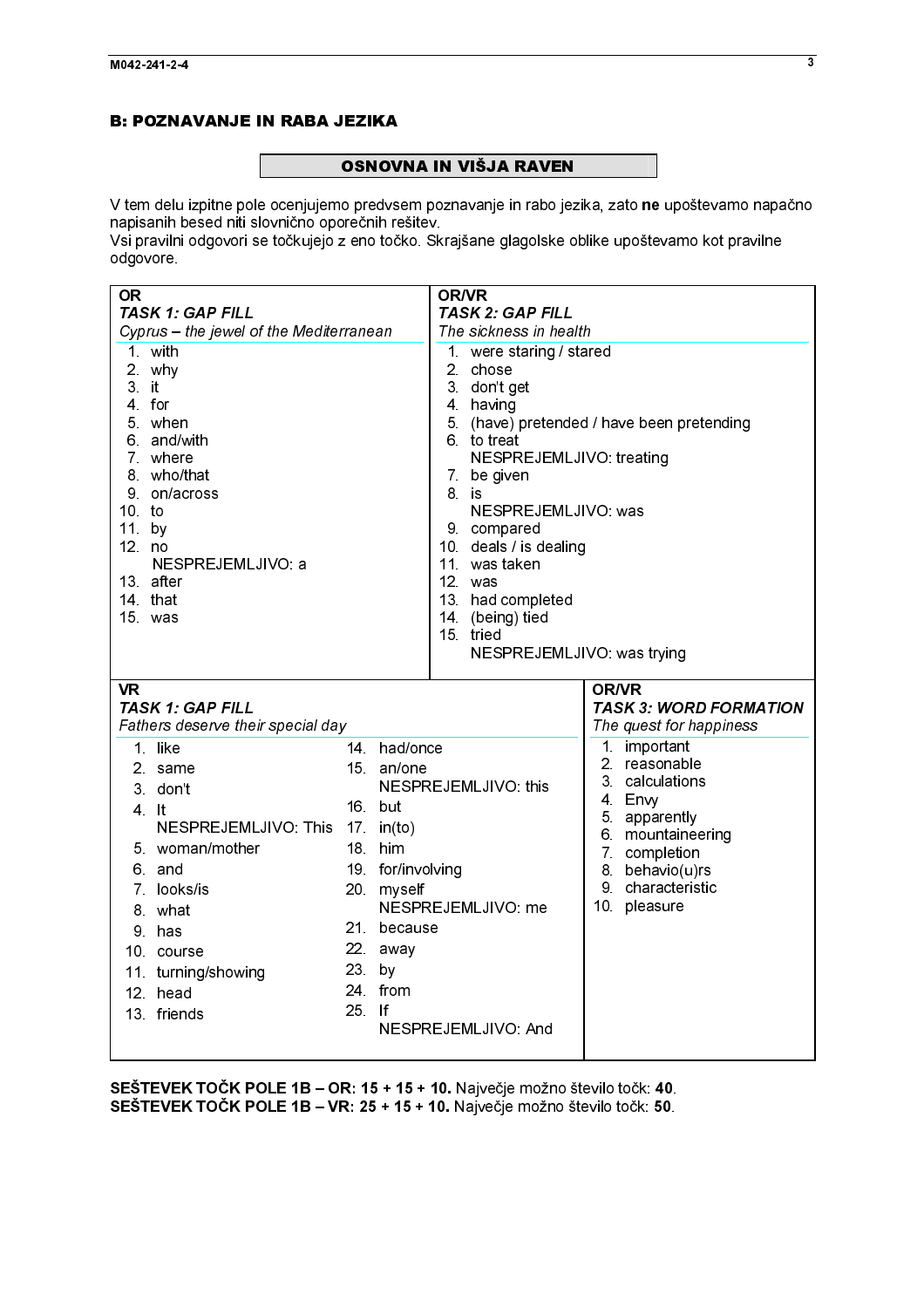# Izpitna pola 2<br>SLUŠNO RAZUMEVANJE SLUŠNO RAZUMEVANJE<br>SLUŠNO RAZUMEVANJE

.<br>F OSNOVNA IN VIŠJA RAVEN<br>Pravilni odgovori se točkujejo z eno točko.

| Del A<br>Health resorts                                                        | Del B<br>Supertrees                                                                                                                                                                                                                                                                                                                                                                                                                                                                                                                                                                                                                |
|--------------------------------------------------------------------------------|------------------------------------------------------------------------------------------------------------------------------------------------------------------------------------------------------------------------------------------------------------------------------------------------------------------------------------------------------------------------------------------------------------------------------------------------------------------------------------------------------------------------------------------------------------------------------------------------------------------------------------|
| 1 F<br>2 <sub>1</sub><br>3 <sub>1</sub><br>4 <sub>1</sub><br>5 F<br>6 T<br>7 F | 1 They stabilize it<br>2. (Poor) farmers/people<br>3. They were not attacked by pests.<br>4. It grows too fast. / It became a weed.<br>5 Within their own environments<br>NESPREJEMLJIVO: In tropical forests<br>6 Not to import them<br>7 Nature conservation                                                                                                                                                                                                                                                                                                                                                                     |
| ٠<br>٠<br>$\bullet$<br>navedeni v navodilih za ocenjevanje.                    | Za slovnične napake in nepravilno napisane besede točk ne odštevamo.<br>Nepravilno napisanih besed, ki se pomensko razlikujejo od pravilnih rešitev, ne upoštevamo.<br>Zunanji ocenjevalci bodo po lastni presoji upoštevali tudi smiselno pravilne odgovore, ki niso                                                                                                                                                                                                                                                                                                                                                              |
|                                                                                | SEŠTEVEK TOČK POLE 2: 7 + 7. Največje možno število točk: 14.<br><b>DEL A</b>                                                                                                                                                                                                                                                                                                                                                                                                                                                                                                                                                      |
| Transkripcija                                                                  | <b>HEALTH RESORTS</b><br>REPORTER: There are about a dozen British spa towns, places where natural mineral springs were once exploited for their                                                                                                                                                                                                                                                                                                                                                                                                                                                                                   |
| commercially viable again.                                                     | health-giving properties. Most had their hey day 300 years ago. You can still drink the waters, but apart from one or two<br>exceptions the baths have gone. Now, though, our love of natural remedies could make hot pools and steam rooms<br>Bath, Britain's most famous spa town, is opening a new spa centre with pools and steam rooms. So, what might these waters<br>have to offer? Karen Hoggen has been to Bath and to Germany to find out.                                                                                                                                                                               |
| here to try it.                                                                | KAREN HOGGEN: It's lunch time in the grand pump room at the Roman bath in Bath's spa.<br>Here you can still try drinking the famous mineral water. It's a bit of an acquired taste I must admit and I don't seem to have<br>quite acquired that taste yet. It's very warm as it comes out of the ground and it does taste very, very minerally. But it is<br>supposed to cleanse the blood and do wonders for your digestive system and over the centuries plenty of people have come                                                                                                                                              |
| out of fashion and hospitals started using ordinary water.                     | REPORTER: More recently, the spa waters, not just here in Bath, but elsewhere in the UK, have been neglected. Until<br>relatively recently, you used to be able to get ailments like rheumatism and arthritis treated at the spa and the NHS would pick<br>up the bill. All you needed was your doctor to refer you for hydrotherapy. That stopped in the 70's, because mineral waters fel.                                                                                                                                                                                                                                        |
|                                                                                | Peter Rollins is the marketing manager of Turmay, a Dutch-owned company involved in Bath's redevelopment as a spa.<br>PETER ROLLINS: Whenever I think about the waters here in Bath, whenever I think they've been literally going down the<br>drain, down into the River Avon for the last 20, 23 years it just seems unbelievable. It's not a crime, but certainly almost<br>unbelievable. And whenever I think that places like Droitwich have got their brine baths, Buxton've got natural resources of<br>water, even some of the sea-side resorts who could make use of the sea water for thalassotherapy and other types of |
|                                                                                | treatments, it does seem as if Britain as a country has really lost an opportunity there.<br>REPORTER: Other countries haven't ignored their natural resources. In Germany alone, there are around 350 spa towns. Thi<br>termal bath in Bad-Kreuznach is just one of them. The salt water here is supposed to be good for the skin and the joints.                                                                                                                                                                                                                                                                                 |
|                                                                                |                                                                                                                                                                                                                                                                                                                                                                                                                                                                                                                                                                                                                                    |
|                                                                                |                                                                                                                                                                                                                                                                                                                                                                                                                                                                                                                                                                                                                                    |
|                                                                                |                                                                                                                                                                                                                                                                                                                                                                                                                                                                                                                                                                                                                                    |
|                                                                                |                                                                                                                                                                                                                                                                                                                                                                                                                                                                                                                                                                                                                                    |
|                                                                                |                                                                                                                                                                                                                                                                                                                                                                                                                                                                                                                                                                                                                                    |
|                                                                                |                                                                                                                                                                                                                                                                                                                                                                                                                                                                                                                                                                                                                                    |
|                                                                                |                                                                                                                                                                                                                                                                                                                                                                                                                                                                                                                                                                                                                                    |
|                                                                                |                                                                                                                                                                                                                                                                                                                                                                                                                                                                                                                                                                                                                                    |
|                                                                                |                                                                                                                                                                                                                                                                                                                                                                                                                                                                                                                                                                                                                                    |
|                                                                                |                                                                                                                                                                                                                                                                                                                                                                                                                                                                                                                                                                                                                                    |
|                                                                                |                                                                                                                                                                                                                                                                                                                                                                                                                                                                                                                                                                                                                                    |
|                                                                                |                                                                                                                                                                                                                                                                                                                                                                                                                                                                                                                                                                                                                                    |
|                                                                                |                                                                                                                                                                                                                                                                                                                                                                                                                                                                                                                                                                                                                                    |
|                                                                                |                                                                                                                                                                                                                                                                                                                                                                                                                                                                                                                                                                                                                                    |
|                                                                                |                                                                                                                                                                                                                                                                                                                                                                                                                                                                                                                                                                                                                                    |
|                                                                                |                                                                                                                                                                                                                                                                                                                                                                                                                                                                                                                                                                                                                                    |
|                                                                                |                                                                                                                                                                                                                                                                                                                                                                                                                                                                                                                                                                                                                                    |
|                                                                                |                                                                                                                                                                                                                                                                                                                                                                                                                                                                                                                                                                                                                                    |
|                                                                                |                                                                                                                                                                                                                                                                                                                                                                                                                                                                                                                                                                                                                                    |
|                                                                                |                                                                                                                                                                                                                                                                                                                                                                                                                                                                                                                                                                                                                                    |
|                                                                                |                                                                                                                                                                                                                                                                                                                                                                                                                                                                                                                                                                                                                                    |
|                                                                                |                                                                                                                                                                                                                                                                                                                                                                                                                                                                                                                                                                                                                                    |
|                                                                                |                                                                                                                                                                                                                                                                                                                                                                                                                                                                                                                                                                                                                                    |
|                                                                                |                                                                                                                                                                                                                                                                                                                                                                                                                                                                                                                                                                                                                                    |
|                                                                                |                                                                                                                                                                                                                                                                                                                                                                                                                                                                                                                                                                                                                                    |
|                                                                                |                                                                                                                                                                                                                                                                                                                                                                                                                                                                                                                                                                                                                                    |
|                                                                                |                                                                                                                                                                                                                                                                                                                                                                                                                                                                                                                                                                                                                                    |

- $\bullet$
- -Nepravilno napisanih besed, ki se **pomensko razlikujejo** od pravilnih rešitev, ne upoštevamo.
- $\ddot{\bullet}$ -Zunanji ocenjevalci bodo po lastni presoji upoštevali tudi smiselno pravilne odgovore, ki niso navedeni v navodilih za ocenjevanje.

# SEŠTEVEK TOČK POLE 2: 7 + 7. Največje možno število točk: 14.

# $\ddot{\phantom{0}}$  Transkripcija<br>DEL AL DEL AL DEL AL DEL AL DEL AL DEL AL DEL AL DEL AL DEL AL DEL AL DEL AL DEL AL DEL AL DEL AL DEL AL DEL A<br>DEL AL DEL AL DEL AL DEL AL DEL AL DEL AL DEL AL DEL AL DEL AL DEL AL DEL AL DEL AL DEL AL DEL AL Transkripcija

6. T<br>
T. F<br>
Inične<br>
ilno r is inceleration<br>
in the prope bat<br>
is most viably viably<br>
is most viably<br>
is most viably<br>
is the sently,<br>
il you<br>
in and is the LINS:<br>
in the And the some<br>
in Bad<br>
in Bad<br>
in Bad 7. F<br>
Inične<br>
ilno r<br>
ilno r<br>
ilno r<br>
ilno r<br>
ilno r<br>
ilno r<br>
ilno r<br>
ilno r<br>
ilno r<br>
ilno r<br>
ilno r<br>
ilno r<br>
ilno r<br>
ilno r<br>
ilno r<br>
ilno r<br>
ilno r<br>
ilno r<br>
ilno r<br>
ilno r<br>
ilno r<br>
ilno r<br>
ilno r<br>
ilno r<br>
ilno r<br>
ilno r<br> The internal controller internal controller internal controller internal controller internal controller internal controller internal controller internal controller internal controller internal controller in Bad to does to NESPREJEMLJIVO: In tropical<br>
6. Not to import them<br>
7. Nature conservation<br>
xilise pomensko razlikujejo od<br>
kise pomensko razlikujejo od<br>
lastni presoji upoštevali tudi smis<br>
lastni presoji upoštevali tudi smis<br>
injevanje. Not to import them<br>
Nature conservation<br>
ilno napisane besede točk ne odštevam<br>
se pomensko razlikujejo od pravilnih<br>
stni presoji upoštevali tudi smiselno pra<br>
vanje.<br>
"Največje možno število točk: 14.<br>
DEALTH RESORTS<br>
IS 7. Nature conservation<br>
avilho napisane besed<br>
ki se **pomensko raz**<br>
lastni presoji upoštev<br>
pievanje.<br> **FRALTH R**<br> **FRALTH R**<br> **HEALTH R**<br>
1<br> **HEALTH R**<br>
1<br> **HEALTH R**<br>
1<br> **HEALTH R**<br>
1<br> **HEALTH R**<br>
1<br> **IFRALTH R**<br>
1<br> **IF** Fraction Computer and the search of the search of the search of the search (in the search of the search of the search of the search of the search of the search of the search of the search of the search of the search of the **Nepravilno napisanih besed, ki se pomensko razlikujejo od pravilnih režumanji ocenjevanji presediji prostevali tudi smissino pravilnih režumanji ocenjevanji presediji prostevali tudi smissino pravilnih režumanji ocenjevan** Zuranniji coenjevaled bedog biastics and presedent and set positive all in streaments of properties. Ki insections and the strength of the strength coense of the strength of the strength of the strength of the strength of The Vietnamies of the same about a discussion of the same interest in the same of the same of the same of the same of the same of the same of the same of the same of the same of the same of the same of the same of the same STEVEK TOČK POLE 2: 7 + 7. Najve<br>
STEVEK TOČK POLE 2: 7 + 7. Najve<br>
DORTER: There are about a dozen British space.<br>
NORTER: There are about a dozen British space.<br>
Hith-giving properties. Most had their hey day 3<br>
perions start of the centure of the start fraction of the centure of the contract fraction of the contract of the contract of the contract of the contract of the contract of the contract of the contract of the contract of the cont **Example 19.** There are about a dozen British spa towns, places where natural minimal term is the same of the same of the same of the same in the same in the same of the same of the same of the same of the same of the same っぴ アナモCEナ トトCSト チァレC F FCLNt チナ PETER ROLLINS: Whenever I think about the waters here in Bath, whenever I think they've been literally going down the drain, down into the River Avon for the last 20, 23 years it just seems unbelievable. It's not a crime, but certainly almost unbelievable. And whenever I think that places like Droitwich have got their brine baths, Buxton've got natural resources of water, even some of the sea-side resorts who could make use of the sea water for thalassotherapy and other types of treatments, it does seem as if Britain as a country has really lost an opportunity there.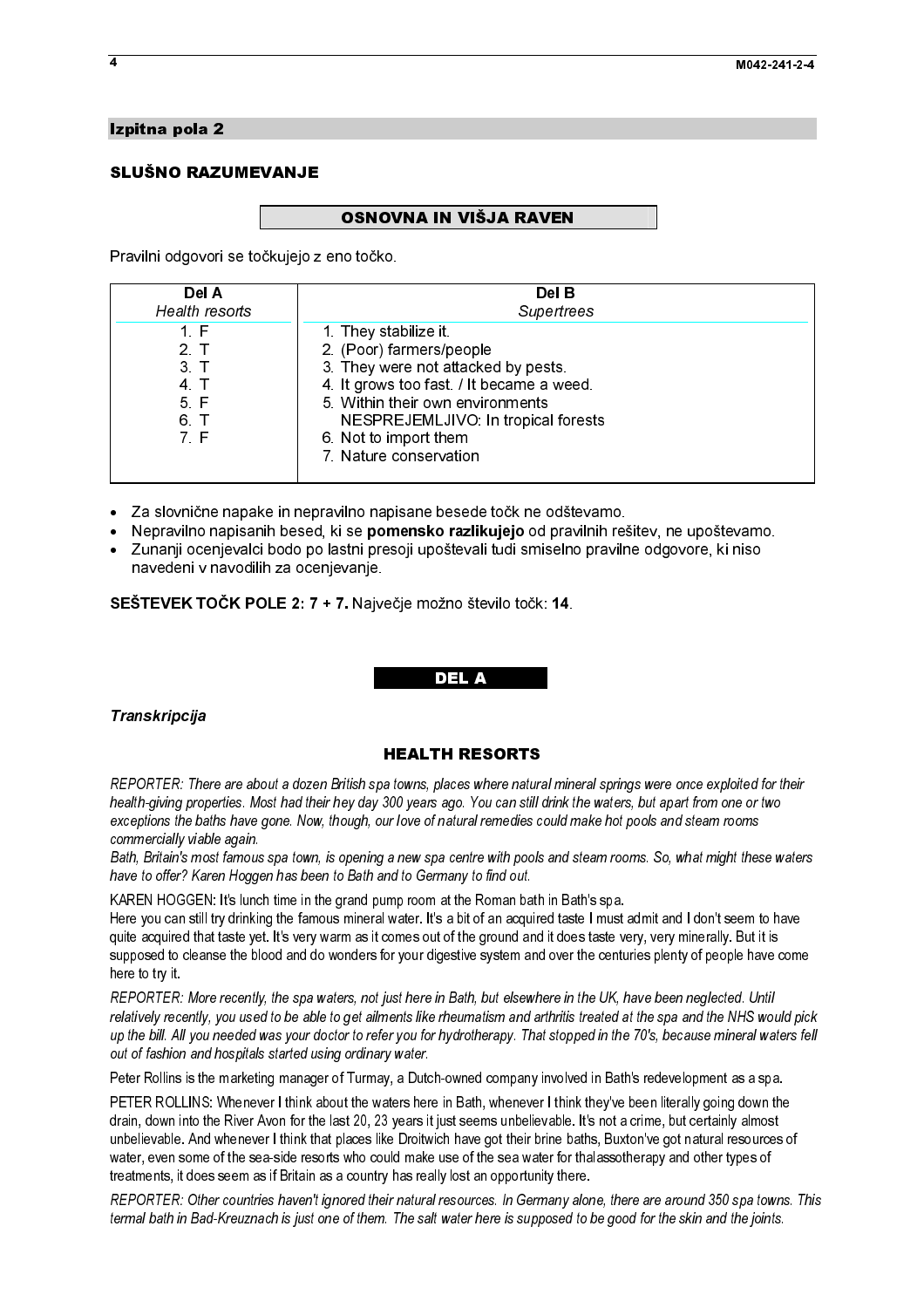# $M$

Over the years, spa culture has become part of the German way of life. People are frequently sent on what's known as "the cure" by their doctors, all paid for by the German equivalent of the National Health Service. But that's changing. In the late 90's, the government announced cutbacks in health provision. So, for example, instead of being sent on a cure for four weeks every three years it's now been reduced to three weeks every four years. Still not bad, but it's meant about 200 clinics in spa towns have closed down and some 20,000 jobs have been lost.

The spas are having to fight back, says Reinhard Petre of the European Spas Association.

REINHARD PETRE: There is, I think, in all the European states, not enough money for health by public institutions, so people are obliged to find self-paying guests. All the institutions, all the installations, they have to earn money and without the private money of private-paying guests, they can't survive.

# del de la construcción de la construcción de la construcción de la construcción de la construcción de la const

# Transkripcija

### SUPERTREES

INTERVIEWER: Anna, in your research into tropical forests, have you ever come across super trees? ANNA: Oh, absolutely and it was very interesting listening to Tim, he made so many points that were really familiar from, er, from the tropical situation. Foresters love super trees they, I've often come across them as wonder trees and I can think of, um, two examples in particular where people have got really carried away in, um, taking them out of their native eco-systems where they, generally a balance is maintained between the trees and the insects.

### INTERVIEWER: So why the name wonder trees, super tree?

ANNA: Well, because they're expected to be able to do – everything, they, they can produce food, timber, they can stabilise the soil or, or at least they're expected to be able to do so and, er, now that we've moved more from forestry into agro-forestry and, and these trees are supposed to help poor farmers as well, they're, um, widely promoted to people as something that can help in their, their livelihoods.

INTERVIEWER: And 20 years ago we were talking about trees that occurred naturally – they weren't meddled with by man, were they? Is that right?

ANNA: Oh no, they were trees, just that were taken from their native countries into new situations where they grew much better because they weren't attacked by pests.

And, and Andrew mentioned that they were related to peas, giant peas (yes), they were actually leg, legumes, a lot of them, that was that they were nitrogen fixing, so they had an important role in what we call "alifarming" in systems in the tropics.

ANNA: But I must pick up on Tim's point – he said that they can sometimes become invasive and that (absolutely) the two, that are, the two that are most widely called wonder trees, one of them has become, um, very problematic for farmers in many, um, semi-dry parts of the tropics where it's become really a weed, they can't get rid of it now and it grows where it's really not wanted, and another one – I've just come back from Ghana studying the, the problems caused by growing far too prolifically.

TIM: And there was another problem with this over-concentration of the trees that Anna mentioned, it neglected research in many other parts of the tropics on a wide range of trees, which were probably less problematic within their own environments.

INTERVIEWER: Derek ... the Forestry Commission used to have a terrible reputation for growing mono-cultures, didn't it? They decided not to go ahead and import these trees and that, presumably, demonstrates they, they did an about-turn. DEREK: Well, well I hope it meant that they were already seeing sustainability as their way forward, erm, they're, they're certainly realising today, in no uncertain terms, that just producing trees the way they tried to do it is, is just not gonna work, and we saw after the great '87 hurricane how when they replanted they were much more sustainable in their approach with hardwood hedges and even allowing some open areas, um, for some of the wildlife to come back into areas where they'd been before. Now, it seems to me that nowadays the Forestry Commission have really got their act together and they're much more about nature conservation, um, integrated into their management and even about recreation now, and outdoor activities and, who knows, in the future they may find that some of these massive forests are far more productive for nature conservation, recreation, um, tourism and may even bring them a better income.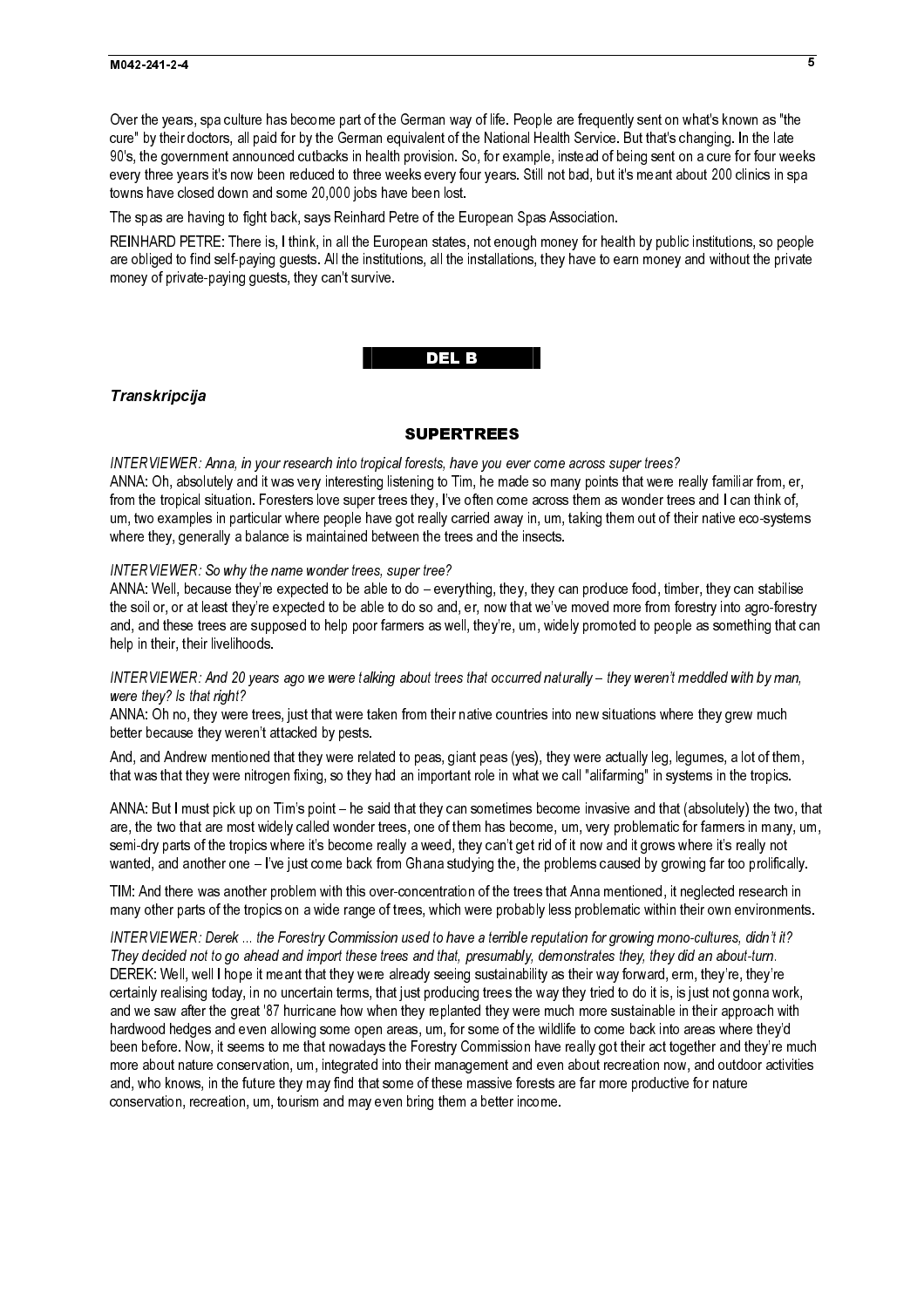# Izpitna pola 3

# **NALOGA A: PISMO**

# **VSEBINA**

**NALOGA A: PI**<br> **NALOGA A: PI**<br> **VSEBINA**<br>
Sporočilna funkci<br>
dodatnih informac<br>
Kandidat mora<br>
• povpra<br>
Če kandidat odgc ■ \ くこ ト く NALOGA A: PISMO Sporočilna<br>dodatnih ir<br>Kandidat n<br>Če kandida Sporta funkcija tega počitno ga zanimajo zakaj in kje<br>Skanddat mora<br>- pokast katere vrste počitnic ga zanimajo zakaj in kje<br>- povsnašat po sveh dodatnih informacijani in ju utemu ji.<br>Ce kandidat ospovori aamo na eno ztočni

- 
- opvyrašati po dveh dodatnih informacijah in ju utemelji<br>povyrašati po dveh dodatnih informacijah in ju utemelji<br>t odgovori samo na eno iztočnico, vsebini ne prisodimo

Kandidat mora<br>
• opisati, kate<br>
• povprašati <sub>i</sub><br>Če kandidat odgovori s  $\frac{1}{2}$ opis<br>
option<br>
Contained to the kandidat of the set of the set of the set of the set of the set of the set of the set of the<br>
Contained to the set of the set of the set of the set of the set of the set of the set of the set podatnih informacijah informacijah informacijah informacijah informacijah informacijah informacijah informacijah informacijah informacijah informacijah informacijah informacijah informacijah informacijah informacijah infor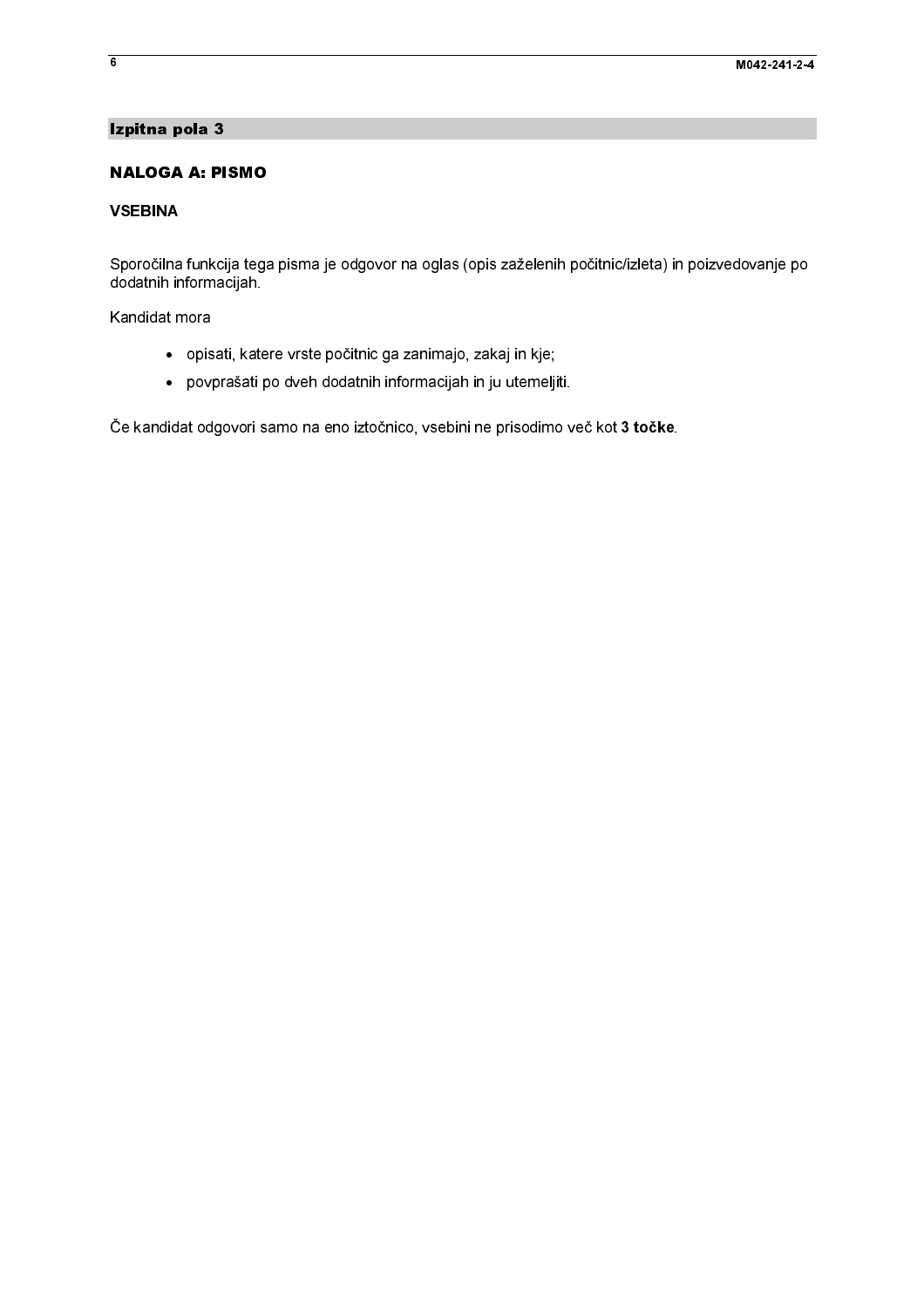| 5.<br>4<br>3<br>1<br>3<br>0<br>5.<br>$\mathbf{3}$<br>1. | <b>Vsebina</b><br>Kandidat popolnoma razvije iztočnice /<br>vsebina popolnoma ustreza.<br>Kandidat dokaj dobro razvije iztočnice /<br>vsebina v veliki meri ustreza nalogi.<br>Kandidat premalo razvije dane iztočnice<br>in/ali splošen vtis vsebinske ustreznosti.<br>2 Kandidat ne razvije iztočnic in naloga je<br>nepopolna in/ali vsebina ima nekaj<br>neprimernih informacij.<br>Vsebina v glavnem ne ustreza nalogi.<br><b>Oblika</b><br>Oblika primerna<br>2 Oblika ima eno do dve pomanjkljivosti.<br>1 Oblika neprimerna<br>Naloga nima zahtevane funkcionalne<br>oblike (npr. pisma).<br><b>Register</b><br>(= stopnja formalnosti + izbira besedila)<br>Register je povsem primeren.<br>4 Register je na splošno primeren, z enim<br>do dvema spodrsljajema.<br>Splošen vtis primernosti registra /<br>spodrsljaji ne motijo bralca in/ali večina<br>besedila je iz danih iztočnic.<br>2 Slabo poznavanje registra.<br>Register je neprimeren.<br>Jezikovna pravilnost | 1. Če ima pismo manj kot 80 besed, mu za vsebino ne<br>prisodimo več kot 3 točke. Če je pismo daljše od 120<br>besed in popolnoma ustrezno, ga ocenimo po merilih<br>za ocenjevanje.<br>2. Če je kandidat predložil pisni izdelek, ki ne sledi<br>navodilom, vsebina pa je neustrezna, mu točke<br>podelimo le v kategoriji oblika (3, 2 ali 1 točka),<br>v ostalih kategorijah pa mu ne prisodimo nobene točke<br>$(0 to \check{c}k)$<br>3. Če kandidat ne razvije iztočnic, pač pa v svojem pismu<br>zgolj dobesedno ponavlja besedilo iz iztočnic in<br>navodil, za vsebino dobi največ 3 točke.<br>1. Če pismo vsebuje in ima pravilno postavljene vse<br>potrebne elemente oblike: oba naslova, brez imena in<br>priimka nad naslovom pošiljatelja, datum, nagovor in<br>pozdrav ter čitljivo napisano ime pošiljatelja na koncu<br>pisma, mu dodelimo 3 točke.<br>2. Če manjkata, sta nepopolni ali napačno postavljeni<br>ena ali dve sestavini oblike pisma, kandidat ne more<br>dobiti več kot 2 točki.<br>3. Če manjkajo trije elementi, dobi 1 točko.<br>4. Če manjkajo več kot trije elementi, mu dodelimo 0<br>točk.<br>1. Ker gre za uradno oziroma za poluradno pismo, se<br>mora to pričeti z Dear Mr/Mrs/Ms/Miss XY in zaključiti<br>z Yours sincerely ali Yours faithfully ali Yours truly.<br>2. Sprejmemo tudi, če je pismo zaključeno z With kind<br>regards ali Best wishes<br>3. Klicaj za Dear XY se kaznuje z odvzemom 1 točke.<br>Dvopičje sodi v ameriško angleščino in je dovoljeno.<br>4. Če sta v izdelku več kot dve okrajšani glagolski obliki,<br>odštejemo 1 točko<br>5 Če ima pismo manj kot 80 besed, v tej kategoriji ne<br>dodelimo več kot 3 točke<br>6. Če kandidat ne razvije iztočnic, pač pa v svojem pismu<br>zgolj dobesedno ponavlja besedilo iz iztočnic in<br>navodil, za register dobi največ 3 točke.<br>7. Če se kandidat podpiše zgolj z lastnim imenom, ne pa<br>s priimkom, se napaka kaznuje pri kategoriji register.<br>Podobno je kandidat kaznovan, če namesto podpisa<br>ponudi čačko.<br>8. Če kandidat za vsebino dobi 1 točko, pri kategoriji<br>register ne more dobiti več kot 3 točke.<br>1. Napak, za katere smo točke odšteli že pri ostalih<br>kategorijah, ne smemo ponovno šteti za napake v tej |
|---------------------------------------------------------|-------------------------------------------------------------------------------------------------------------------------------------------------------------------------------------------------------------------------------------------------------------------------------------------------------------------------------------------------------------------------------------------------------------------------------------------------------------------------------------------------------------------------------------------------------------------------------------------------------------------------------------------------------------------------------------------------------------------------------------------------------------------------------------------------------------------------------------------------------------------------------------------------------------------------------------------------------------------------------------|------------------------------------------------------------------------------------------------------------------------------------------------------------------------------------------------------------------------------------------------------------------------------------------------------------------------------------------------------------------------------------------------------------------------------------------------------------------------------------------------------------------------------------------------------------------------------------------------------------------------------------------------------------------------------------------------------------------------------------------------------------------------------------------------------------------------------------------------------------------------------------------------------------------------------------------------------------------------------------------------------------------------------------------------------------------------------------------------------------------------------------------------------------------------------------------------------------------------------------------------------------------------------------------------------------------------------------------------------------------------------------------------------------------------------------------------------------------------------------------------------------------------------------------------------------------------------------------------------------------------------------------------------------------------------------------------------------------------------------------------------------------------------------------------------------------------------------------------------------------------------------------------------------------------------------------------------------------------------------------------------------------------------------------------------------------------------------------------------------------------------------------------------------------------------------------------------------------------------------------------------------------------|
| 5<br>4<br>3<br>2<br>1                                   | Jezikovnih napak skoraj ni.<br>Malo jezikovnih napak<br>Nekaj jezikovnih napak<br>Mnogo jezikovnih napak.<br>Jezikovno napačna je večina povedi.                                                                                                                                                                                                                                                                                                                                                                                                                                                                                                                                                                                                                                                                                                                                                                                                                                    | kategoriji.<br>2. Če se ista napaka ponavlja ves čas, jo štejemo kot<br>eno samo napako.<br>3 Če je pismo krajše od 80 besed, v tej kategoriji ne<br>dodelimo več kot 3 točke.<br>4. Če kandidat ne razvije iztočnic, pač pa v svojem pismu<br>zgolj dobesedno ponavlja besedilo iz iztočnic in<br>navodil, za jezikovno pravilnost dobi največ 3 točke.<br>5. Če kandidat za vsebino dobi 1 točko, pri kategoriji<br>jezikovna pravilnost ne more dobiti več kot 3 točke.<br>Pri izdelku ne smemo iskati samo napak; presoditi<br>moramo, ali raba zapletenejših struktur morda ne odtehta<br>posameznih napak iz površnosti ali celo očitnih lapsusov.<br>Pri točkovanju v tej kategoriji usklajeno merimo dobre in<br>slabe strani izdelka                                                                                                                                                                                                                                                                                                                                                                                                                                                                                                                                                                                                                                                                                                                                                                                                                                                                                                                                                                                                                                                                                                                                                                                                                                                                                                                                                                                                                                                                                                                          |
|                                                         |                                                                                                                                                                                                                                                                                                                                                                                                                                                                                                                                                                                                                                                                                                                                                                                                                                                                                                                                                                                     |                                                                                                                                                                                                                                                                                                                                                                                                                                                                                                                                                                                                                                                                                                                                                                                                                                                                                                                                                                                                                                                                                                                                                                                                                                                                                                                                                                                                                                                                                                                                                                                                                                                                                                                                                                                                                                                                                                                                                                                                                                                                                                                                                                                                                                                                        |
|                                                         |                                                                                                                                                                                                                                                                                                                                                                                                                                                                                                                                                                                                                                                                                                                                                                                                                                                                                                                                                                                     |                                                                                                                                                                                                                                                                                                                                                                                                                                                                                                                                                                                                                                                                                                                                                                                                                                                                                                                                                                                                                                                                                                                                                                                                                                                                                                                                                                                                                                                                                                                                                                                                                                                                                                                                                                                                                                                                                                                                                                                                                                                                                                                                                                                                                                                                        |
|                                                         |                                                                                                                                                                                                                                                                                                                                                                                                                                                                                                                                                                                                                                                                                                                                                                                                                                                                                                                                                                                     |                                                                                                                                                                                                                                                                                                                                                                                                                                                                                                                                                                                                                                                                                                                                                                                                                                                                                                                                                                                                                                                                                                                                                                                                                                                                                                                                                                                                                                                                                                                                                                                                                                                                                                                                                                                                                                                                                                                                                                                                                                                                                                                                                                                                                                                                        |
|                                                         |                                                                                                                                                                                                                                                                                                                                                                                                                                                                                                                                                                                                                                                                                                                                                                                                                                                                                                                                                                                     |                                                                                                                                                                                                                                                                                                                                                                                                                                                                                                                                                                                                                                                                                                                                                                                                                                                                                                                                                                                                                                                                                                                                                                                                                                                                                                                                                                                                                                                                                                                                                                                                                                                                                                                                                                                                                                                                                                                                                                                                                                                                                                                                                                                                                                                                        |
|                                                         |                                                                                                                                                                                                                                                                                                                                                                                                                                                                                                                                                                                                                                                                                                                                                                                                                                                                                                                                                                                     |                                                                                                                                                                                                                                                                                                                                                                                                                                                                                                                                                                                                                                                                                                                                                                                                                                                                                                                                                                                                                                                                                                                                                                                                                                                                                                                                                                                                                                                                                                                                                                                                                                                                                                                                                                                                                                                                                                                                                                                                                                                                                                                                                                                                                                                                        |
|                                                         |                                                                                                                                                                                                                                                                                                                                                                                                                                                                                                                                                                                                                                                                                                                                                                                                                                                                                                                                                                                     |                                                                                                                                                                                                                                                                                                                                                                                                                                                                                                                                                                                                                                                                                                                                                                                                                                                                                                                                                                                                                                                                                                                                                                                                                                                                                                                                                                                                                                                                                                                                                                                                                                                                                                                                                                                                                                                                                                                                                                                                                                                                                                                                                                                                                                                                        |
|                                                         |                                                                                                                                                                                                                                                                                                                                                                                                                                                                                                                                                                                                                                                                                                                                                                                                                                                                                                                                                                                     |                                                                                                                                                                                                                                                                                                                                                                                                                                                                                                                                                                                                                                                                                                                                                                                                                                                                                                                                                                                                                                                                                                                                                                                                                                                                                                                                                                                                                                                                                                                                                                                                                                                                                                                                                                                                                                                                                                                                                                                                                                                                                                                                                                                                                                                                        |
|                                                         |                                                                                                                                                                                                                                                                                                                                                                                                                                                                                                                                                                                                                                                                                                                                                                                                                                                                                                                                                                                     |                                                                                                                                                                                                                                                                                                                                                                                                                                                                                                                                                                                                                                                                                                                                                                                                                                                                                                                                                                                                                                                                                                                                                                                                                                                                                                                                                                                                                                                                                                                                                                                                                                                                                                                                                                                                                                                                                                                                                                                                                                                                                                                                                                                                                                                                        |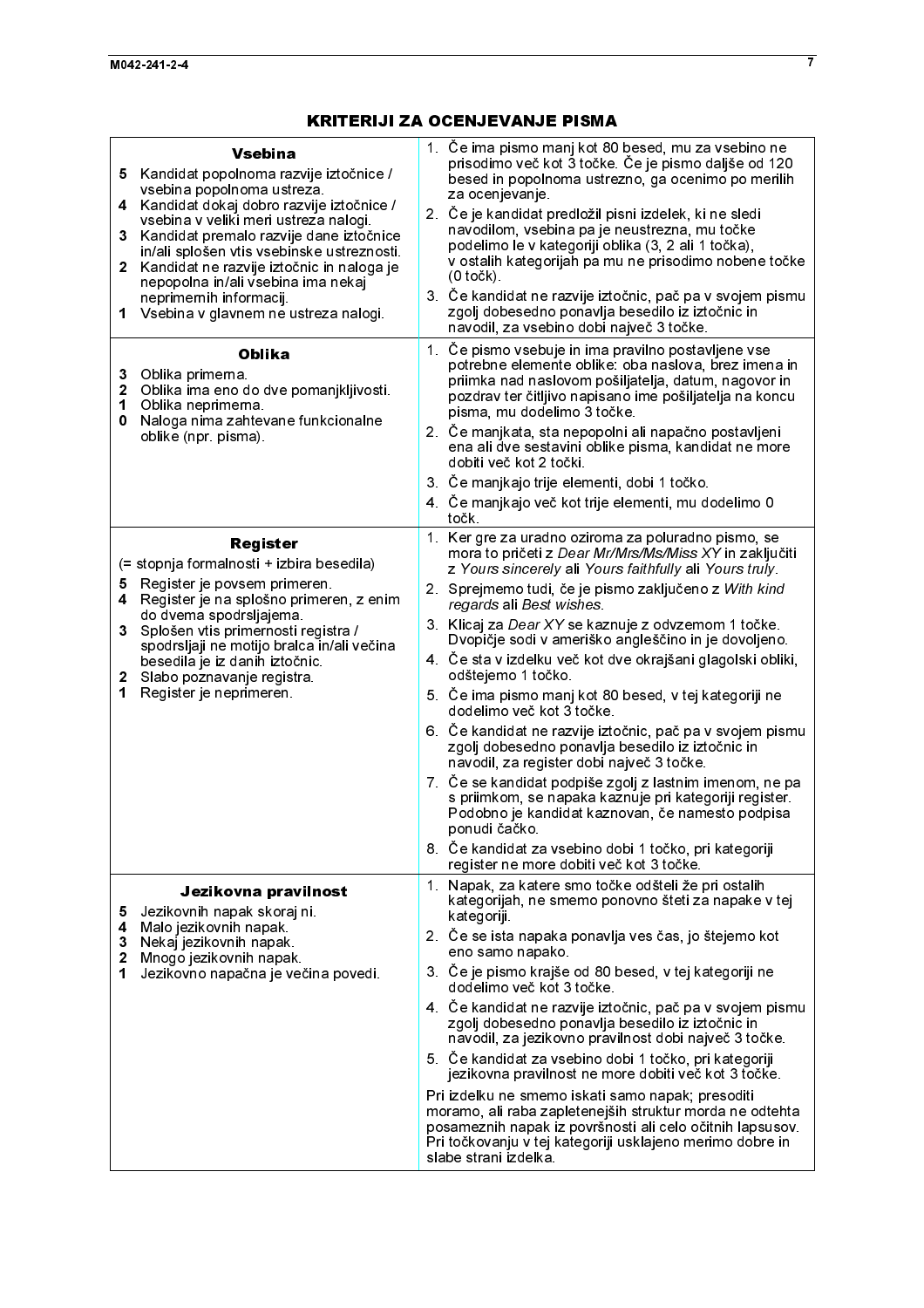| <b>Vsebina</b><br>5 Vsebina je bogato razčlenjena in<br>povsem primerna ter podprta z jasnimi<br>dokazi/primeri.<br>4 Vsebina je dobro razčlenjena in<br>primerna ter podprta z dokaj jasnimi<br>dokazi/primeri.<br>3<br>Vsebina se ponavlja, je dovolj primerna<br>in podprta z zelo stereotipnimi<br>dokazi/primeri.<br>$\mathbf{2}$<br>Vsebina z nekaj neprimernimi<br>informacijami in/ali podprta z zelo<br>poenostavljenimi dokazi/primeri<br>in/ali esej je prekratek za presojo.<br>Vsebina je v glavnem neprimerna.<br>1 | 1. Če je sestavek krajši od 150 besed, mu za vsebino ne<br>prisodimo več kot 3 točke. Če je sestavek daljši od 250<br>besed in popolnoma ustrezen, ga ocenimo po merilih za<br>ocenjevanje<br>2. Če predloženi sestavek ni razpravljalni esej, a ustreza<br>naslovu (na primer zgodba, ki ilustrira problem), v<br>kategorijah vsebina in zgradba ne dodelimo več kot 3<br>točke, ostali dve kategoriji pa ocenimo po kriterijih.<br>3. Vse kategorije ocenimo z 0 točkami: a) če kandidat<br>eseja ni napisal, b) če je esej napisan s svinčnikom,<br>c) če je esej napisan na konceptnem listu, d) če je<br>esej krajši od 100 besed.<br>4. Če je kandidat popolnoma zgrešil naslov, mu<br>dodelimo v kategoriji VSEBINA 0 točk; pri vseh<br>ostalih kategorijah, tj. BESEDIŠČE, JEZIKOVNA<br>PRAVILNOST in ZGRADBA, pa ne več kot 2 točki.<br>5. Če je vsebina ocenjena z 1 točko, eseju ne dodelimo<br>več kot 3 točke v vseh ostalih kategorijah, tj.<br>BESEDIŠČE, JEZIKOVNA PRAVILNOST in<br><b>ZGRADBA.</b><br>Pri odločanju o ustreznosti vsebine naslovu je treba biti<br>previden. Različni ljudje mislimo, čustvujemo in seveda<br>pišemo na različne načine. Pomembno je, da se o vsebini<br>sestavka kandidat opredeli iztočnici primerno in se te<br>opredelitve tudi drži. Če to stori, morajo ocenjevalci sprejeti<br>vsak pristop, ne glede na to, ali se z njim osebno strinjajo<br>ali ne. Osebne vrednote, ki jih izražajo kandidati, niso in ne<br>morejo biti predmet ocenjevanja. |
|-----------------------------------------------------------------------------------------------------------------------------------------------------------------------------------------------------------------------------------------------------------------------------------------------------------------------------------------------------------------------------------------------------------------------------------------------------------------------------------------------------------------------------------|-----------------------------------------------------------------------------------------------------------------------------------------------------------------------------------------------------------------------------------------------------------------------------------------------------------------------------------------------------------------------------------------------------------------------------------------------------------------------------------------------------------------------------------------------------------------------------------------------------------------------------------------------------------------------------------------------------------------------------------------------------------------------------------------------------------------------------------------------------------------------------------------------------------------------------------------------------------------------------------------------------------------------------------------------------------------------------------------------------------------------------------------------------------------------------------------------------------------------------------------------------------------------------------------------------------------------------------------------------------------------------------------------------------------------------------------------------------------------------------------------------------|
| <b>Besedišče</b><br>Besedišče je primerno, pogosto<br>5<br>nadpovprečno bogato.<br>4<br>Besedišče je primerno, občasno<br>nadpovprečno bogato.<br>Besedišče je na splošno primerno,<br>3<br>opazimo posamezne napačne rabe.<br>Omejeno besedišče<br>$\mathbf{2}$<br>1<br>Nezadostno besedišče                                                                                                                                                                                                                                     | V tej kategoriji ocenjujemo raznolikost in bogastvo<br>besednega zaklada ter pravilno rabo besed v ustreznih<br>besednih zvezah.<br>1. Za isto napako ne odštevamo točk še pri kategoriji<br>jezikovna pravilnost<br>2. Če je sestavek v celoti napisan stilno neustrezno (v<br>pogovorni angleščini), mu v tej kategoriji ne dodelimo<br>več kot 3 točke<br>3. Če sta v sestavku več kot dve okrajšavi glagolskih oblik,<br>odštejemo 1 točko<br>4 2 točki dodelimo za omejeno besedišče, tj. iste besede<br>se večkrat ponovijo; pogoste so napačne rabe besed.<br>5. Če je sestavek krajši od 150 besed, mu za besedišče ne<br>dodelimo več kot 3 točke.                                                                                                                                                                                                                                                                                                                                                                                                                                                                                                                                                                                                                                                                                                                                                                                                                                               |
| Jezikovna pravilnost<br>Pogosta raba bolj zapletenih jezikovnih<br>5<br>struktur, skoraj ni napak<br>Raba bolj zapletenih jezikovnih<br>4<br>struktur, malo osnovnih napak.<br>Nekaj bolj zapletenih jezikovnih<br>3<br>struktur, občasne osnovne napake.<br>Pogoste jezikovne napake<br>2<br>Večina povedi je jezikovno napačnih.<br>1                                                                                                                                                                                           | V tej kategoriji ocenjujemo pravopis, besedotvorje ter raven<br>in pravilnost uporabljenih slovničnih struktur.<br>1. Za isto napako ne odštevamo točk še pri kategoriji<br>besedišče.<br>2. Če se ista napaka večkrat ponovi, jo štejemo kot eno<br>napako.<br>3. Če je sestavek krajši od 150 besed, mu pri kategoriji<br>jezikovna pravilnost ne dodelimo več kot 3 točke.<br>Pri izdelku ne smemo iskati samo napak; presoditi moramo,<br>ali raba zapletenejših struktur morda ne odtehta<br>posameznih napak iz površnosti ali celo očitnih lapsusov.<br>Pri točkovanju v tej kategoriji usklajeno merimo dobre in<br>slabe strani izdelka                                                                                                                                                                                                                                                                                                                                                                                                                                                                                                                                                                                                                                                                                                                                                                                                                                                          |
| Zgradba/vezljivost (koherenca)<br>Dobra vezljivost na ravni stavka,<br>5.<br>odstavka in sestavka.<br>Besedilo daje vtis vezljivosti.<br>4<br>Očitne nepovezanosti v zgradbi in/ali<br>3<br>pomanjkljiva razčlenjenost (ni<br>odstavkov itd.)<br>Slaba vezljivost<br>$\mathbf{2}$<br>Vezljivosti ni.<br>1.                                                                                                                                                                                                                        | 1. Če je esej napisan v enem odstavku, mu dodelimo<br>največ 3 točke.<br>2. Do pomanjkljive oziroma slabe vezljivosti pride zaradi:<br>zaporedne rabe enostavnih povedi,<br>večkratne rabe enostavčnih odstavkov,<br>nelogično povezanih odstavkov,<br>nepovezanih misli znotraj odstavka,<br>٠<br>manjkajočega elementa zgradbe, npr. zaključka.                                                                                                                                                                                                                                                                                                                                                                                                                                                                                                                                                                                                                                                                                                                                                                                                                                                                                                                                                                                                                                                                                                                                                         |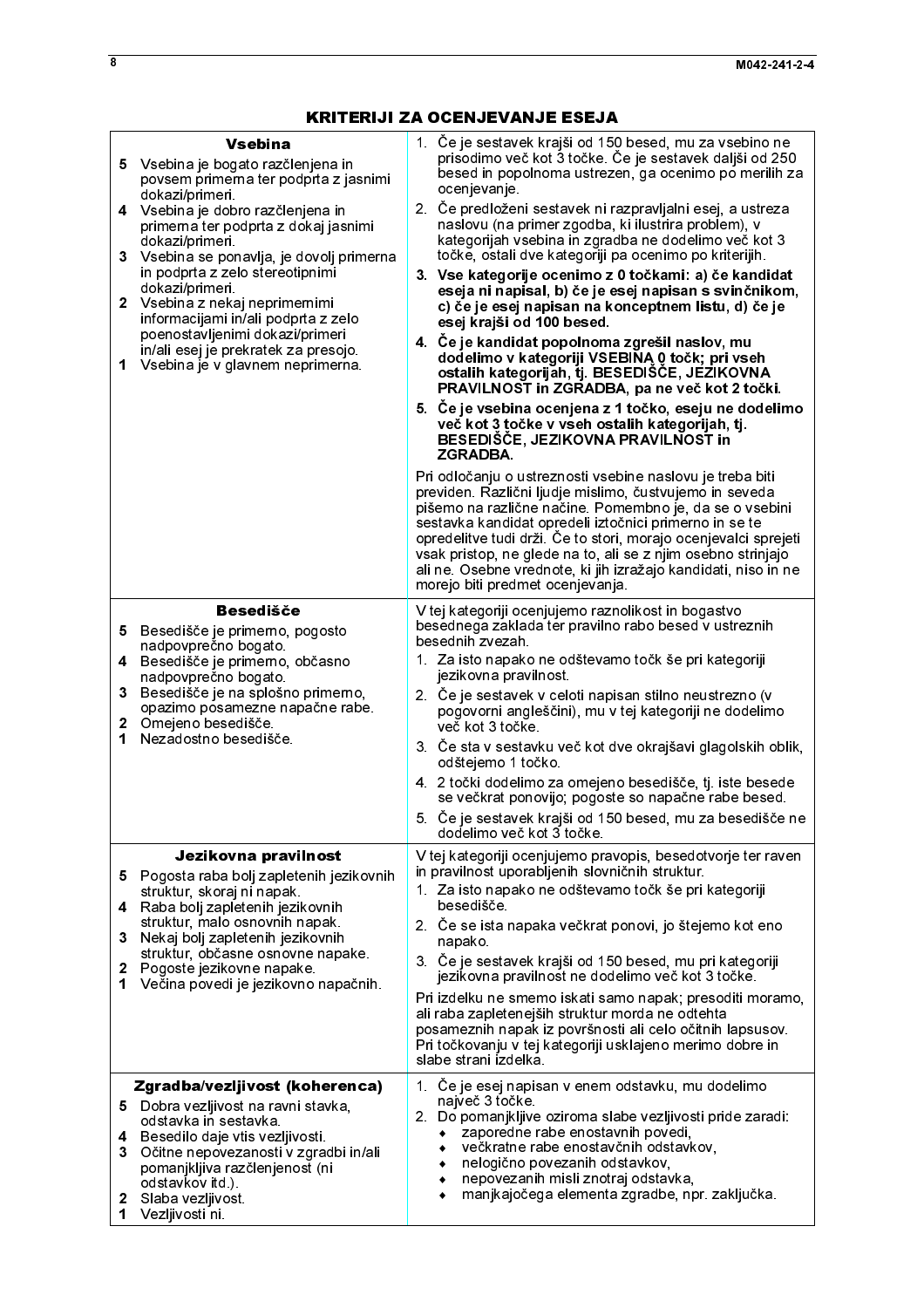# NALOGA B: DALJŠI PISNI SESTAVEK NA TEMO IZ KNJIŽEVNOSTI

Guidelines for external examiners – higher level to be used in conjunction with the assessment criteria for higher level Task B.

# Discuss Professor Higgins's attitude to Eliza.

# Content

The answers should mostly/exclusively deal with Higgins's attitude to Eliza, i.e. not discuss or describe the play or Bernard Shaw. Various descriptions and evaluations of Higgins's attitude are possible and, accordingly, acceptable as answers, since the candidates will reach different opinions about and evaluations of Higgins's attitude to Eliza depending on what segments of the text they remember better and on their own concepts of proper inter-human behaviour. The answers may include comparisons of Higgins's attitude to Colonel Pickering's, or rather description of his attitude in comparative terms, in relation to his particular character and to his attitude to science. The answer is acceptable as long as it deals with Higgins's attitude to Eliza and is in accordance with the text, i.e. does not include evidence or statements out of keeping with the text.

# A general overview of possible/likely answers

The descriptions and evaluations of Higgins's attitude to Eliza are likely to refer to different segments of the text in which we see them together, i.e. from the first to the last act. They may differ considerably depending on whether the candidate has only read the text or, possibly, has only seen the play. The candidates who have only read the text may form their opinion on the basis of Higgins's words and Shaw's various stage directions describing the nonverbal part of their encounters. The candidates who have only seen the play — either one of the filmed versions or the staged Slovene version without also reading it will be familiar with those aspects of his attitude that can be made visible by performance. Whatever elements, opinions and evaluations of his attitude are acceptable, the candidates are by no means expected to remember all encounters as given below. They may speak about Higgins's attitude in general or on particular occasions as it comes to expression through his individual statements and acts.

Longman, 1997 or any later impression. In further text H will stand for Professor Higgins and E for Eliza.

In ACT 1, after E is concerned with his note taking, H calls E "you silly girl" and orders her to "shut up" (11) and to "stop that noise" (12). E's language and sounds appal him, and he describes her as "this creature with her kerbstone English" and a "squared cabbage leaf' on page 16 but eventually throws her a handful of money into the basket before following Colonel Pickering (17).

In ACT 2, H is first not interested in E since he already has her lingo recorded (12), refers to her as "baggage" but finds her offer to pay him intriguing. He promises her to be worse thank two fathers, but gives her his silk handkerchief (25). When Colonel Pickering offers to cover the expenses he becomes excited: "What is life but a series of inspired follies?..." (26) His instructions concerning E's treatment to Mrs Pearce are rather rude, and his explanation of her condition, provoked by Mrs Pearce's reproaches are ironical: "...Eliza you are to live here for the next six months, learning how to speak beautifully, like a lady in a florist's shop… but if you refuse this offer..." (31–32)

In discussion with Colonel Pickering he states that pupils are sacred for him (36) so he has no intentions of abusing E. He is quite impressed when E appears in her Japanese clothes (46) and later prohibits her to repeat that she is a good girl (47). In the added text about her learning, he is pleasantly surprised by how fast se learns (50).

Page references are to Pygmalion, Longman literature series, editor: Jacqueline Fisher. Harlow:<br>Longman, 1997 or any late impression. In further text H will stand for Professor Higgins and E for<br>Eliza.<br>
Eliza.<br>
Chi ACT 1, In ACT 3, H gives E signs over his mother's head to indicate his mother (57) and a sign when to leave (60), and he also explains her speech as "the new small talk" (59). After E leaves he tells his mother "...you have no idea how frightfully interesting it is to take a human being and change her into a quite different human being by creating a new speech for her..." (64) When later H and Colonel Pickering speak about E it becomes clear that they find her very talented (64), however they are unable to behave responsibly. H also finds her useful. They look forward to her "delicious" remarks on the Shakespeare exhibition (66).

 $\overline{\mathbf{a}}$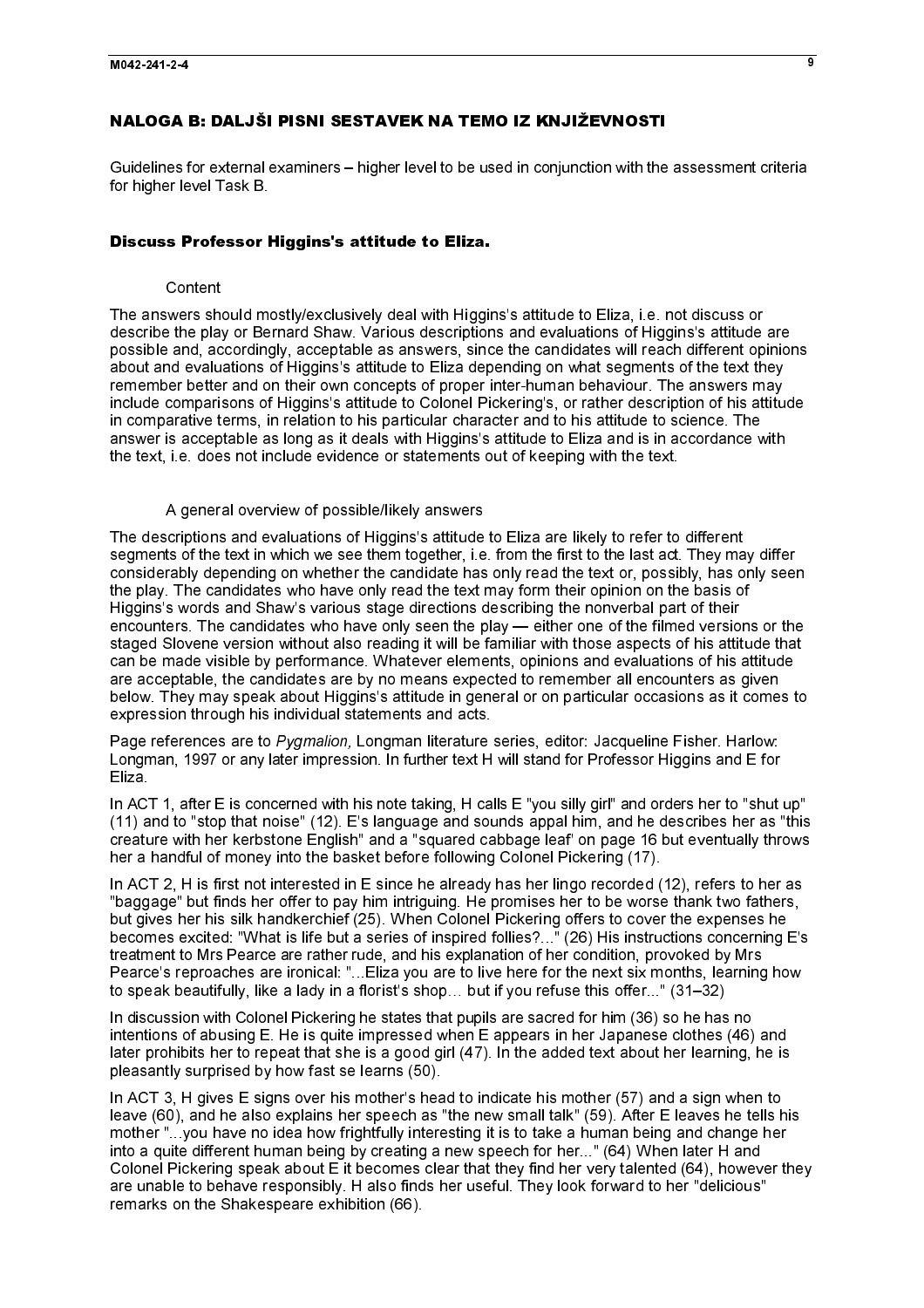In ACT 4, H and Pickering pay no attention to E and her achievement at the party. This leads frustrated E to protest and hurl his slippers at H (74–79). H is shocked and hurt and deeply wounded but still dismisses E simply recommending some sleep and tears, whereas E enjoys her ability to hurt him.

In ACT 5, H and Pickering want to find E and to persuade her to return to them. When E comes to Mrs Higgins's room, H is shocked by her formal behaviour: "(choking) Am I – (He can say no more). In their discussion of her return, H does not seem to understand her. However he is ready to admit: "(arrogant) I can do without anybody. I have my own soul: my own spark of divine fire. But (with sudden humility) I shall miss you, Eliza. (He sits down near her on the ottoman). I have learnt something from your idiotic notions. I confess that humbly and gratefully. And I have grown accustomed to your voice and appearance. I like them, rather." (98) Later on H says "I care for life, for humanity; and you are a part of it that has come my way and been built into my house. What more can you or anyone ask?" (99) H is shocked by E's mentioning Freddy and he eventually recognises E's power: "...Five minutes ago you were like a millstone round my neck. Now you are a tower of strength: a consort battleship. You and I and Pickering will be three old bachelors together instead of only two men and a silly girl." (104)

On the basis of the above (and other) words of H it is possible to form various descriptions of his attitude to E, especially since H himself may not be able to precisely define his attitude, so the reader has to read her/his own views into his various statements. The descriptions of H's attitude will also depend on candidate's views of his personality.